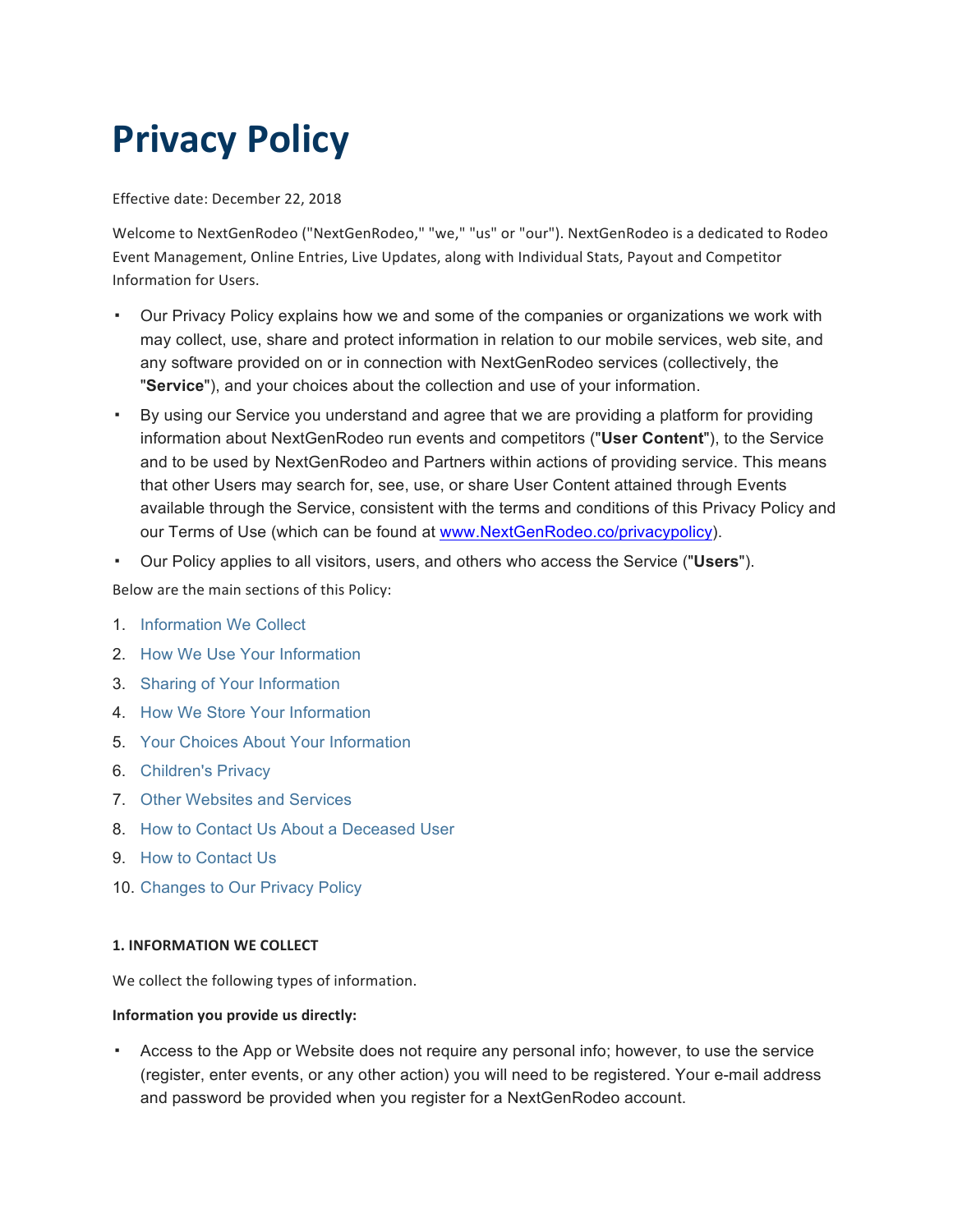- Profile information that you can also provide for your user profile (e.g., first and last name, picture, address, phone number, etc.). This information allows you to get better connected to others in the Service.
- User Content (e.g., videos, stats, winnings and other materials) collected from Events through the Service.
- Communications between you and NextGenRodeo. For example, we may send you Servicerelated emails (e.g., account verification, changes/updates to features of the Service, technical and security notices, emails with curated top picks, etc.). Note that you may not opt out of Service-related e-mails and app notifications.

### **Finding friends on NextGenRodeo:**

- If you choose, you can Search for Buddies with NextGenRodeo accounts through a search of names on NextGenRodeo to provide easier travel and entry into events.
- If you choose to find your friends through a search of names NextGenRodeo, then simply type a name or interest to search and we will perform a search on our Service. You are also available for search from others unless opted out.

# **Analytics information:**

▪ We use analytics tools to help us measure data and usage trends for the Service. These tools collect information sent by your account to our Service, including information that assists us in improving the Service. We collect and use this analytics information along with analytics information from other Users so that it cannot reasonably be used to identify any particular individual User.

# **Log file information:**

- Log file information is automatically reported by your browser each time you make a request to access (i.e., visit) a web page or app. It can also be provided when the content of the webpage or app is downloaded to your browser or device.
- When you use our Service, our servers automatically record certain log file information, including your web request, Internet Protocol ("IP") address, browser type, referring / exit pages and URLs, number of clicks and how you interact with links on the Service, domain names, landing pages, pages viewed, and other such information. We may also collect similar information from emails sent to our Users which then help us track which emails are opened and which links are clicked by recipients. The information allows for more accurate reporting and improvement of the Service.

#### **Device identifiers:**

▪ When you use a mobile device like a tablet or phone to access our Service, we may access, collect, monitor, store on your device, and/or remotely store one or more "device identifiers." Device identifiers are small data files or similar data structures stored on or associated with your mobile device, which uniquely identify your mobile device. A device identifier may be data stored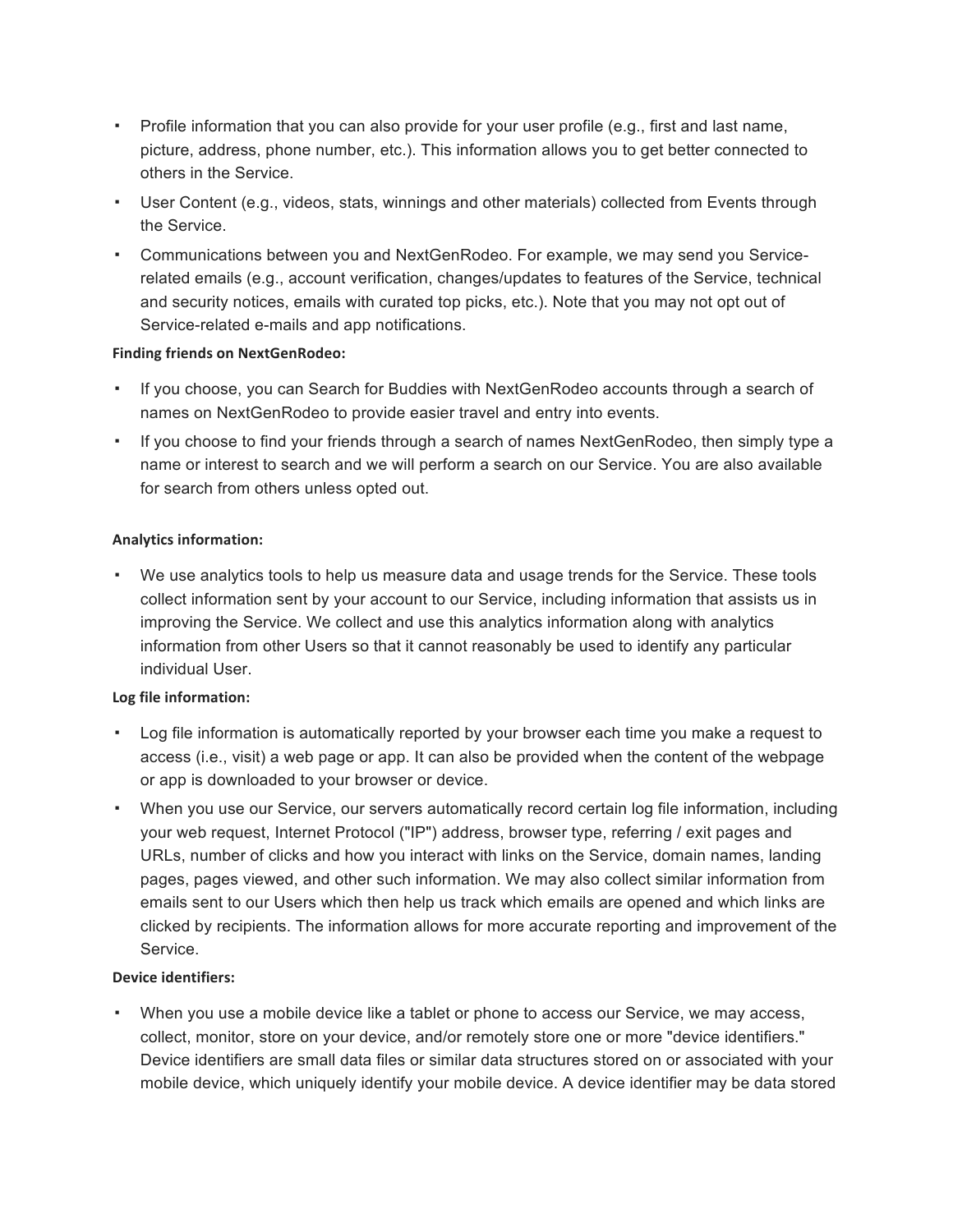in connection with the device hardware, data stored in connection with the device's operating system or other software, or data sent to the device by NextGenRodeo.

▪ A device identifier may deliver information to us or to a third party partner about how you browse and use the Service and may help us or others provide reports or personalized content and ads. Some features of the Service may not function properly if use or availability of device identifiers is impaired or disabled.

#### **Metadata:**

- Metadata is usually technical data that is associated with User Content. For example, Metadata can describe how, when and by whom a piece of User Content was collected and how that content is formatted.
- This Metadata is general in nature and not saved as user specific, but use is generalized for better understanding on service usage.

# **2. HOW WE USE YOUR INFORMATION**

In addition to some of the specific uses of information we describe in this Privacy Policy, we may use information that we receive to:

- help you efficiently access your information after you sign in
- remember information so you will not have to re-enter it during your visit or the next time you visit the Service;
- provide personalized content and information to you and others, which could include online ads or other forms of marketing
- provide, improve, test, and monitor the effectiveness of our Service
- develop and test new products and features
- monitor metrics such as total number of visitors, traffic, and demographic patterns
- diagnose or fix technology problems
- automatically update the NextGenRodeo application on your device

# **3. SHARING OF YOUR INFORMATION**

We will not rent or sell your information to third parties outside NextGenRodeo without your consent, except as noted in this Policy.

#### **Parties with whom we may share your information:**

▪ We may share User Content and your information (including but not limited to, information from cookies, log files, device identifiers, location data, and usage data) with businesses that are legally part of the same group of companies that NextGenRodeo is part of, or that become part of that group ("Affiliates"). Affiliates may use this information to help provide, understand, and improve the Service (including by providing analytics) and Affiliates' own services (including by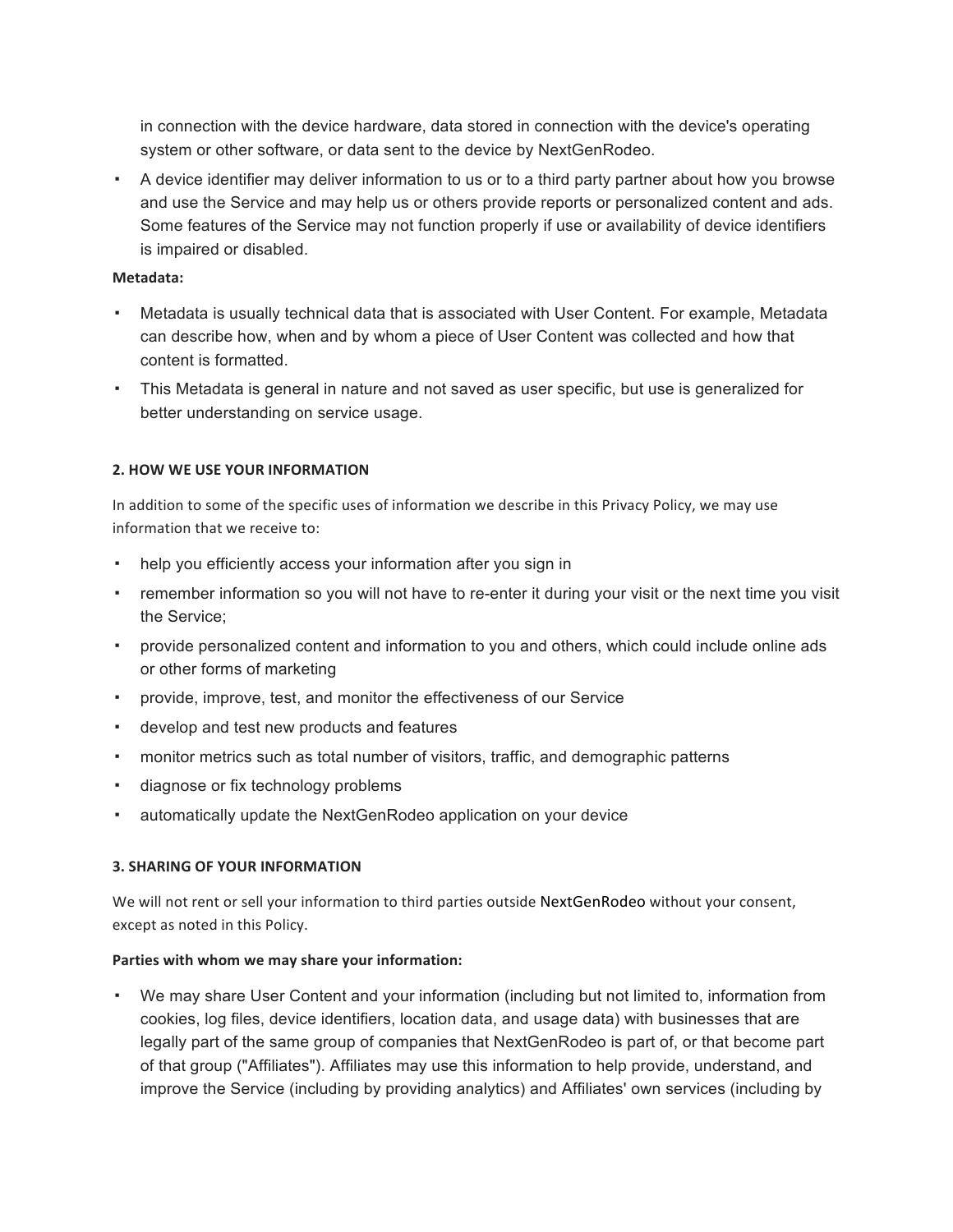providing you with better and more relevant experiences). But of course, these Affiliates will honor the choices you make in regards to privacy settings.

- We also may share your information as well as information from tools like cookies, log files, device identifiers and location data with third-party organizations that help us provide the Service to you ("Service Providers"). Our Service Providers will be given access to your information as is reasonably necessary to provide the Service under reasonable confidentiality terms.
- We may also share certain information such as cookie data with third-party advertising partners. This information would allow third-party ad networks to, among other things, deliver targeted advertisements that they believe will be of most interest to you.
- We may remove parts of data that can identify you and share anonymized data with other parties. We may also combine your information with other information in a way that it is no longer associated with you and share that aggregated information.

### **Parties with whom you may choose to share your User Content:**

- Any information or content that you voluntarily disclose posting to the Service, such as User Account Info, becomes available to the public, as controlled by any applicable privacy settings that you set. To change your privacy settings on the Service, please change your profile setting. Once you have shared User Content or made it public, that User Content may be re-shared by others.
- Subject to your profile and privacy settings, any User Content that you make public is searchable by other Users and subject to use under our NextGenRodeo API. The use of the NextGenRodeo API is subject to the Terms of Use which incorporates the terms of this Privacy Policy.
- If you remove information that you posted to the Service, copies may remain viewable in cached and archived pages of the Service, or if other Users or third parties using the NextGenRodeo API have copied or saved that information.

# **What happens in the event of a change of control:**

If we sell or otherwise transfer part or the whole of NextGenRodeo or our assets to another organization (e.g., in the course of a transaction like a merger, acquisition, bankruptcy, dissolution, liquidation), your information such as name and email address, User Content and any other information collected through the Service may be among the items sold or transferred. You will continue to own your User Content. The buyer or transferee will have to honor the commitments we have made in this Privacy Policy.

# **Responding to legal requests and preventing harm:**

▪ We may access, preserve and share your information in response to a legal request (like a search warrant, court order or subpoena) if we have a good faith belief that the law requires us to do so. This may include responding to legal requests from jurisdictions outside of the United States where we have a good faith belief that the response is required by law in that jurisdiction, affects users in that jurisdiction, and is consistent with internationally recognized standards. We may also access, preserve and share information when we have a good faith belief it is necessary to: detect, prevent and address fraud and other illegal activity; to protect ourselves,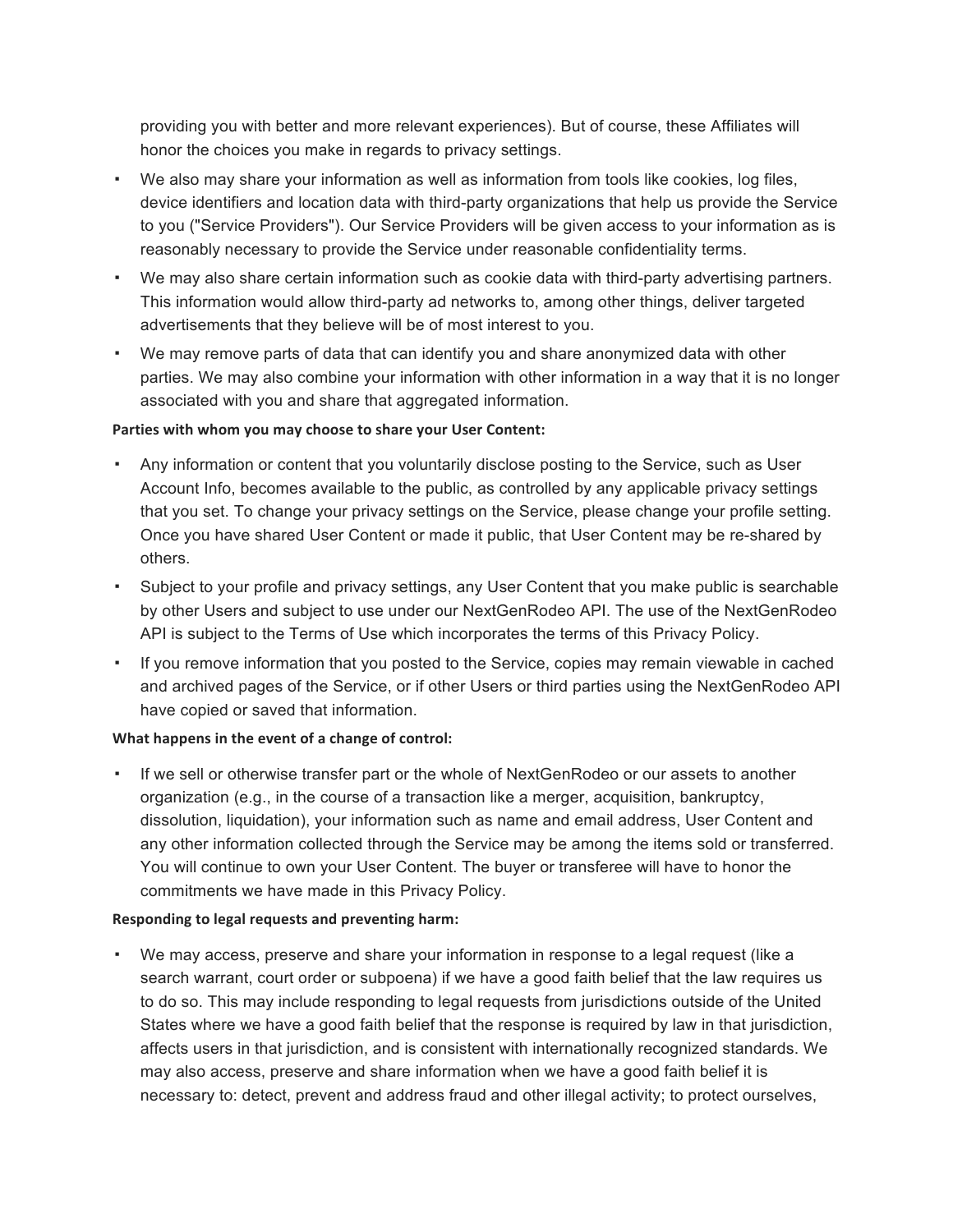you and others, including as part of investigations; and to prevent death or imminent bodily harm. Information we receive about you may be accessed, processed and retained for an extended period of time when it is the subject of a legal request or obligation, governmental investigation, or investigations concerning possible violations of our terms or policies, or otherwise to prevent harm.

# **4. HOW WE STORE YOUR INFORMATION**

# **Storage and Processing:**

- Your information collected through the Service may be stored and processed in the United States or any other country in which NextGenRodeo, its Affiliates or Service Providers maintain facilities.
- NextGenRodeo, its Affiliates, or Service Providers may transfer information that we collect about you, including personal information across borders and from your country or jurisdiction to other countries or jurisdictions around the world. If you are located in the European Union or other regions with laws governing data collection and use that may differ from U.S. law, please note that we may transfer information, including personal information, to a country and jurisdiction that does not have the same data protection laws as your jurisdiction.
- By registering for and using the Service, you consent to the transfer of information to the U.S. or to any other country in which NextGenRodeo, its Affiliates or Service Providers maintain facilities and the use and disclosure of information about you as described in this Privacy Policy.
- We use commercially reasonable safeguards to help keep the information collected through the Service secure and take reasonable steps (such as requesting a unique password) to verify your identity before granting you access to your account. However, NextGenRodeo cannot ensure the security of any information you transmit to NextGenRodeo or guarantee that information on the Service may not be accessed, disclosed, altered, or destroyed.
- Please do your part to help us. You are responsible for maintaining the secrecy of your unique password and account information, and for controlling access to emails between you and NextGenRodeo, at all times. Your privacy settings may also be affected by changes the social media services you connect to NextGenRodeo make to their services. We are not responsible for the functionality, privacy, or security measures of any other organization.

# **5. YOUR CHOICES ABOUT YOUR INFORMATION**

# **Your account information and profile/privacy settings:**

- Update your account at any time by logging in and changing your profile settings.
- Unsubscribe from email communications from us by clicking on the "unsubscribe link" provided in such communications. As noted above, you may not opt out of Service-related communications (e.g., account verification, purchase and billing confirmations and reminders, changes/updates to features of the Service, technical and security notices).